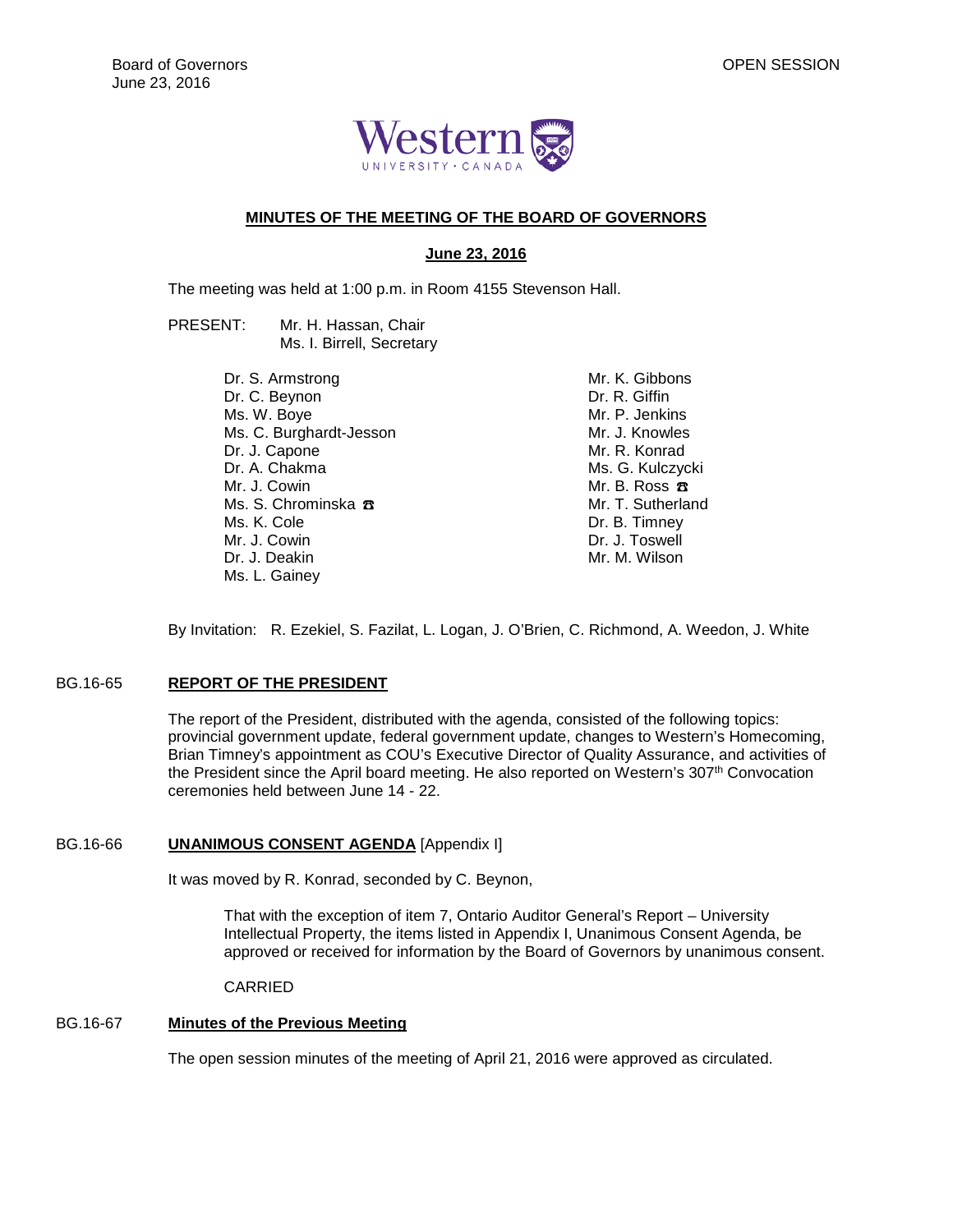## **REPORT OF THE PROPERTY & FINANCE COMMITTEE** [Appendix II]

## BG.16-68 **Rapid Transit Recommendations**

It was moved by R. Konrad, seconded by P. Jenkins,

- 1. That the Board of Governors approve the following position statements with respect to the introduction of rapid transit in the City of London:
	- Western supports the introduction of rapid transit in London.
	- Western supports rapid transit coming to its campus.
	- Western supports its students' desire to see improvements in transit services.
	- Western supports options for light rail or bus rapid transit to service the campus via routings on Richmond Street and Western Road.
	- In keeping with Western's campus master plan (approved in 2015), which has a long term focus on promoting safety and security on campus through the establishment of pedestrian and cycling networks near the centre and vehicles at the periphery, and noting that the university has embarked on planning to enhance safety on campus through a transformation to a more pedestrian-friendly space including limiting vehicular traffic, Western does not support light rail traversing through campus, nor bus rapid transit traversing through campus if it is a condition precedent that such bus rapid transit be convertible to light rail.
- 2. That prior to taking a formal position on bus rapid transit traversing through campus, the university develop the plan for a pedestrian-focused campus, with limitations on vehicular traffic.

G. Kulczycki, Vice-President (Resources and Operations), provided an overview of the Report of the University Rapid Transit Working Group, detailed in Appendix II, Annex 1.

She noted that according to campus surveys of faculty, staff and students, the vast majority of campus stakeholders support the concept of light rail to campus, but not through campus due to the potential impacts on research, pedestrian safety and the campus environment. The proposed light rail routes through campus would interfere with highly sensitive research and equipment due to electromagnetic field, vibration and noise. G. Kulczycki also told the Board that Western does not want to aggravate an existing safety issue of heavy vehicular traffic in a primarily pedestrian environment. Western currently experiences 13,500 inbound and more than 12,000 outbound vehicles per day, including more than 1,000 bus trips.

Commenting on the second recommendation regarding the initiative to make the campus a more pedestrian-focused space with limits on vehicular traffic, Request for Proposals have been issued to consultants concerning this initiative. She noted that the Rapid Transit Working Group will be expanded to include representatives from faculty, staff and students as well as from the London Health Sciences Centre community.

The Chair noted the importance of working collaboratively with the City to achieve outcomes satisfactory to all. G. Kulczycki noted that discussions with the City were ongoing and a joint communication plan was being developed

The question was called and CARRIED.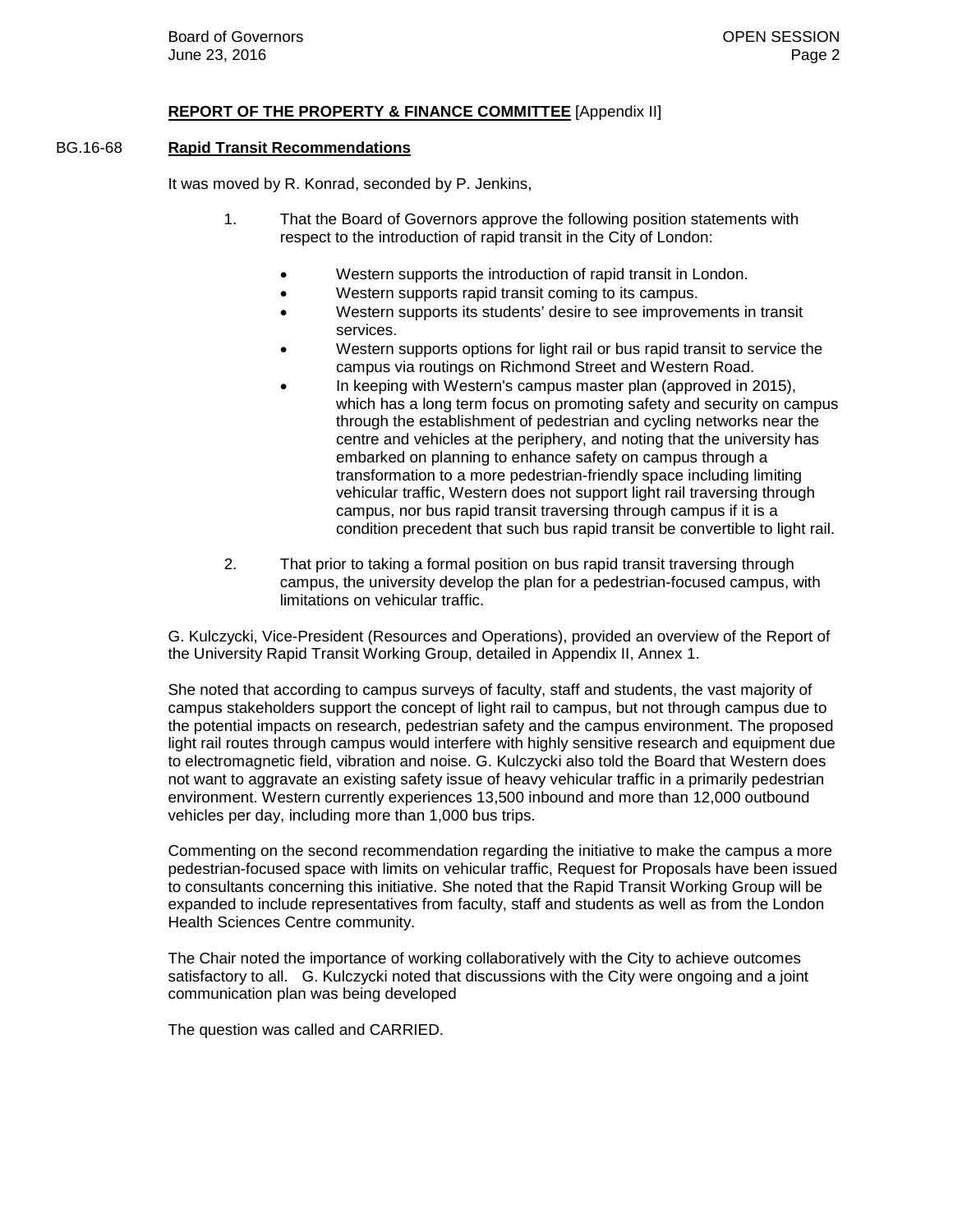**Board of Governors Contract Contract Contract Contract Contract Contract Contract Contract Contract Contract Contract Contract Contract Contract Contract Contract Contract Contract Contract Contract Contract Contract Co** June 23, 2016 Page 3

## BG.16-69 **Ontario Auditor General's Report – University Intellectual Property**

The Board received for information the Ontario Auditor General's Report – University Intellectual Property, detailed in Appendix II, Annex 7. The Chair noted that a member had raised questions prior to the meeting about the report's genesis and potential impact on the University's IP policies and practices. He said that Western did not solicit this report and that the content of the summary was prepared by Research Western for the purpose of determining where Western is compliant. Most recommendations deal with reporting and communications to government and community; others deal with process in assessment of inventions disclosed and responses to them. Western will put processes in place to fully meet recommendations as necessary. J. Capone, Vice-President (Research) said that issues focused upon included communication, transparency in the use of public funds, and the impact of research that is funded publicly on the socio-economic well-being of the province. There was no intent whatsoever to revisit IP provisions in the faculty's collective agreement. A member noted that IP is a very complex issue and is important for governance from a strategic perspective. The President added he believed that any time the Auditor General took an interest in the University's activities, the Board needed to be fully briefed. Had the Auditor General found deficiencies or problems, there could be reputational impact.

## BG.16-70 **Information Items Reported by the Property & Finance Committee**

The Report of the Property & Finance Committee, detailed in Appendix II, contained the following items that were received for information by unanimous consent:

- Federal Infrastructure Program Submissions
- Investment Committee Membership
- Ian McWhinney Chair in Family Medicine Revisions to Terms of Reference
- Alice Munro Chair in Creativity Establishment
- Fowler Kennedy Lease Renewal
- UHIP Fees 2016-2017
- Ancillary Financial Report
- Quarterly Ratio Report on Non-Endowed Funds
- New Scholarships and Awards

#### **REPORT OF THE BY-LAWS COMMITTEE** [APPENDIX III]

## BG.16-71 **Governance and By-Laws Committee – Terms of Reference**

It was moved by M. Wilson, seconded by S. Chrominska,

That the revised Special Resolution No. 1.-A, Terms of Reference of the By-Laws Committee, including the change of name to "Governance and By-Laws Committee", detailed in Appendix III, Annex 1, be approved.

CARRIED

## BG.16-72 **Revisions to Standing Committee Terms of Reference**

It was moved by M. Wilson, seconded by R. Konrad,

That revisions to the following terms of reference, be approved:

- (a) Special Resolution No. 1-B, Terms of Reference of the Property and Finance Committee (Appendix III, Annex 2);
- (b) Special Resolution No. 1-C, Terms of Reference of the Fund Raising and Donor Relations Committee (Appendix III, Annex 3); and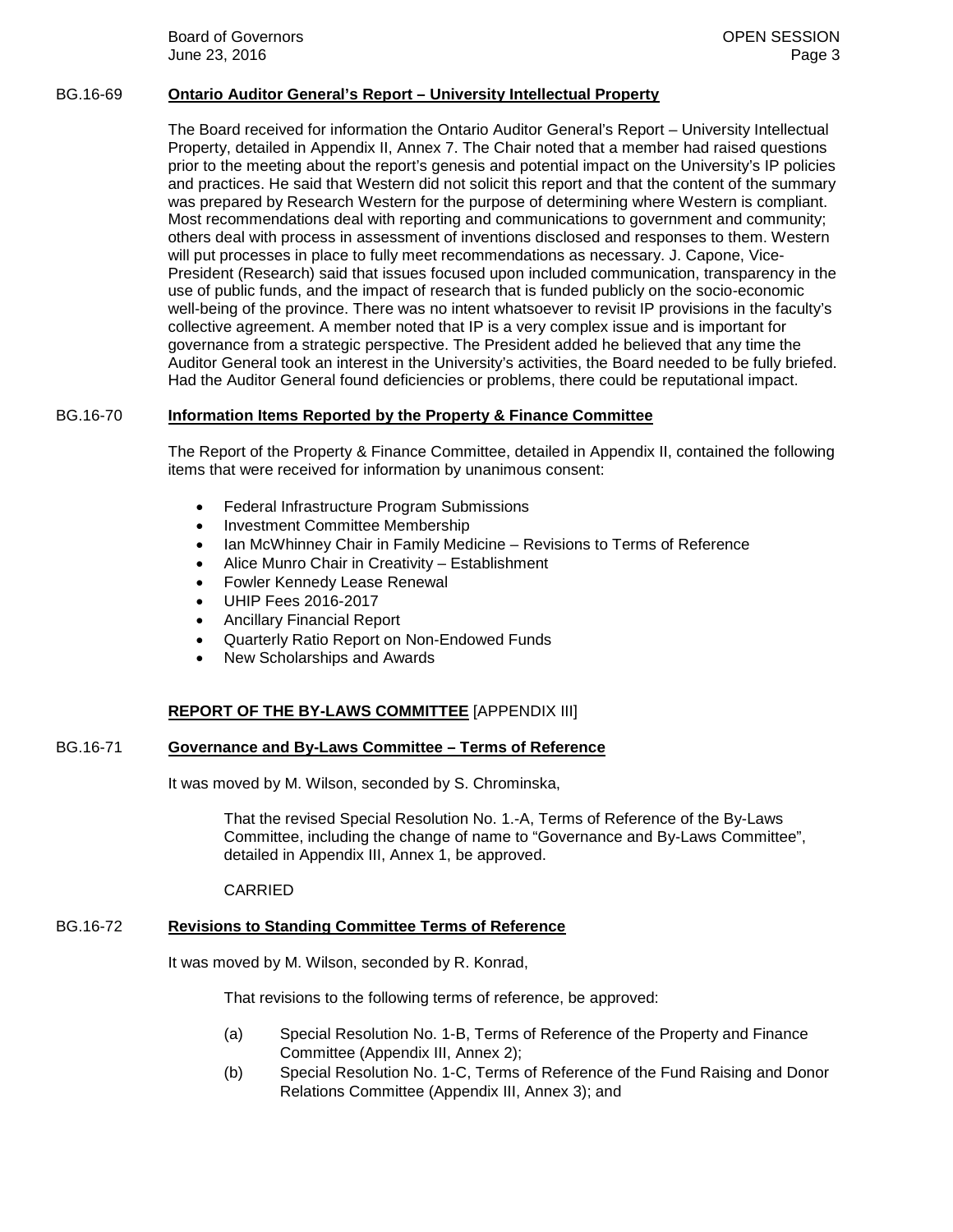(c) Special Resolution No. 1-M, Terms of Reference of the Senior Operations Committee, including the re-naming of the Committee (Appendix III, Annex 4).

CARRIED

## **REPORT OF THE SENIOR OPERATIONS COMMITTEE** [APPENDIX IV]

#### BG.16-73 **Information Items Reported by the Senior Operations Committee**

The Report of the Senior Operations Committee, detailed in Appendix IV, contained the following items that were received for information by unanimous consent:

- Appointments to the University Discipline Appeals Committee
- Appointments to the Property & Finance Committee
- Appointments to the Western Fair Association

## **REPORT OF THE AUDIT COMMITTEE** [APPENDIX V]

#### BG.16-74 **Retirement Income Fund Financial Statement for the year ended December 31, 2015**

It was moved by J. Knowles, seconded by L. Gainey,

That the audited financial statements for The University of Western Ontario Retirement Income Funds for the calendar year 2015 be approved.

#### CARRIED

The Chair noted that these are the closing financial statements as this would be the last year the RIF needed to be accounted for with the move to Sun Life.

## BG.16-75 **Information Items Reported by the Audit Committee**

The Report of the Audit Committee, detailed in Appendix V, contained the following items that were received for information by unanimous consent:

- Western Retirement Income Fund KPMG Audit Findings Report
- Western Retirement Plans Report to the Audit Committee for the year ended December 31, 2015

#### **REPORT OF THE FUND RAISING AND DONOR RELATIONS COMMITTEE** [APPENDIX VI]

#### BG.16-76 **Information Item Reported by the Fund Raising and Donor Relations Committee**

The Report of the Fund Raising and Donor Relations Committee, detailed in Appendix VI, contained the following item that was received for information by unanimous consent:

• Fundraising Activity Quarterly Report to April 30, 2016

#### **ITEMS REFERRED BY SENATE** [APPENDIX VII]

#### BG.16-77 **Report of the Senate ad hoc Committee on Renewal**

The Report of the Senate ad hoc Committee on Renewal, detailed in Appendix VII, Annex 3, was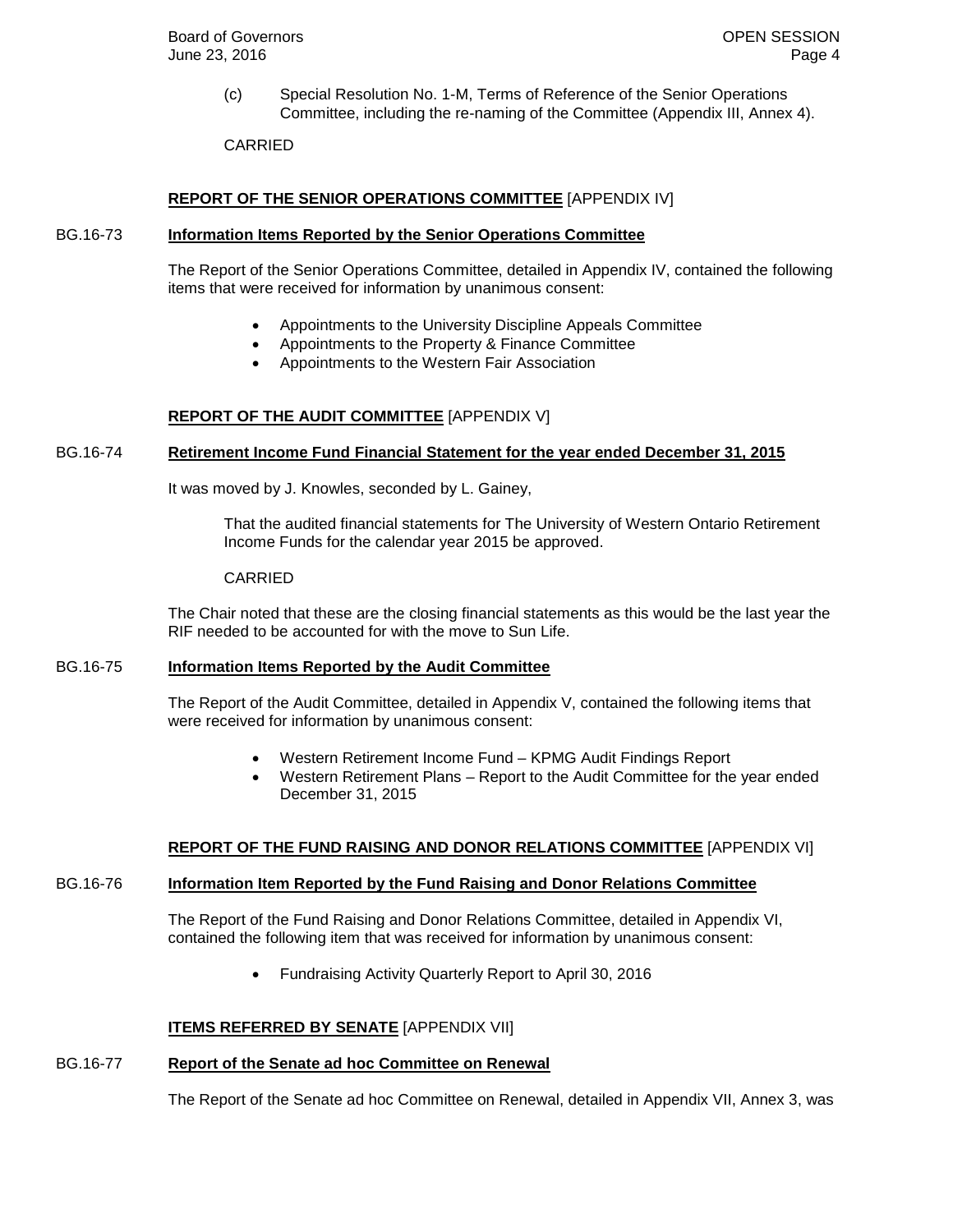**Board of Governors Contract Contract Contract Contract Contract Contract Contract Contract Contract Contract Contract Contract Contract Contract Contract Contract Contract Contract Contract Contract Contract Contract Co** June 23, 2016 Page 5

received for information. The President informed the Board that Senate accepted the ad hoc Committee's recommendations in principle and referred implementation of the recommendations to the Senate Operations/Agenda Committee. One item he drew the Board's attention to was the possibility of opening the UWO Act in order to enhance representation on Senate. In the UWO Act, eligibility to vote and serve on Senate is tied to the rank of Assistant Professor or higher. It would be the Board's decision whether to move forward with any proposal to have the Act opened.

## BG.16-78 **Final Report of the URB Task Force Steering Committee for Support of SSAH Research at Western**

The final Report of the URB Task Force Steering Committee for Support of SSAH Research at Western, detailed in Appendix VII, Annex 4, was received for information. Dr. Chakma advised that a working group under the direction of the University Research Board and the Vice-President (Research) will be struck to deal with the recommendations contained in the report.

## BG.16-79 **Draft Indigenous Strategic Plan**

(C. Richmond, R. Ezekiel and J. White were present to respond to questions.)

The draft Indigenous Strategic Plan, detailed in Appendix VII, Annex 6, was received for information.

C Beynon, C. Richmond, R. Ezekiel and J. White provided an overview of the Indigenous Strategic Plan, including the development of the plan, community engagement, next steps and the eight strategic directions of the plan. Overhead slides used to highlight the presentation are attached as **[Appendix 1](#page-6-0)**.

Implementation of the strategic plan, once it is launched in November, will begin with the establishment of the Provost Task Force on Implementation. J. Deakin said that the committee struck to draft the strategic plan was charged with identifying goals and developing ideas unencumbered by resources or other practical implications that might stifle discussion. She noted that caution must be used so as not to overburden Western's Indigenous colleagues by putting all of the work on their shoulders.

A member noted the importance, moving forward, to keep in mind measures that can be put in place through our capital projects processes to make the community welcoming to indigenous faculty, staff and students.

The Chair thanked the group for the presentation and their leadership noting the Board's commitment to this initiative.

### BG.16-80 **Appointment Procedures for Senior Academic and Administrative Officers of the University – Revision to Section R. Associate Vice-President (Research)**

It was approved by unanimous consent,

That Section R. Associate Vice-President (Research) of the Appointment Procedures for Senior Academic and Administrative Officers of the University be revised as shown in Annex 1.

#### BG.16-81 **Revisions to MAPP 7.12 Policy for the Use of Animals in Research, Testing and Teaching**

It was approved by unanimous consent,

That changes to the Policy for the Use of Animals in Research, Testing and Teaching (MAPP 7.12) be approved as set out in Annex 2.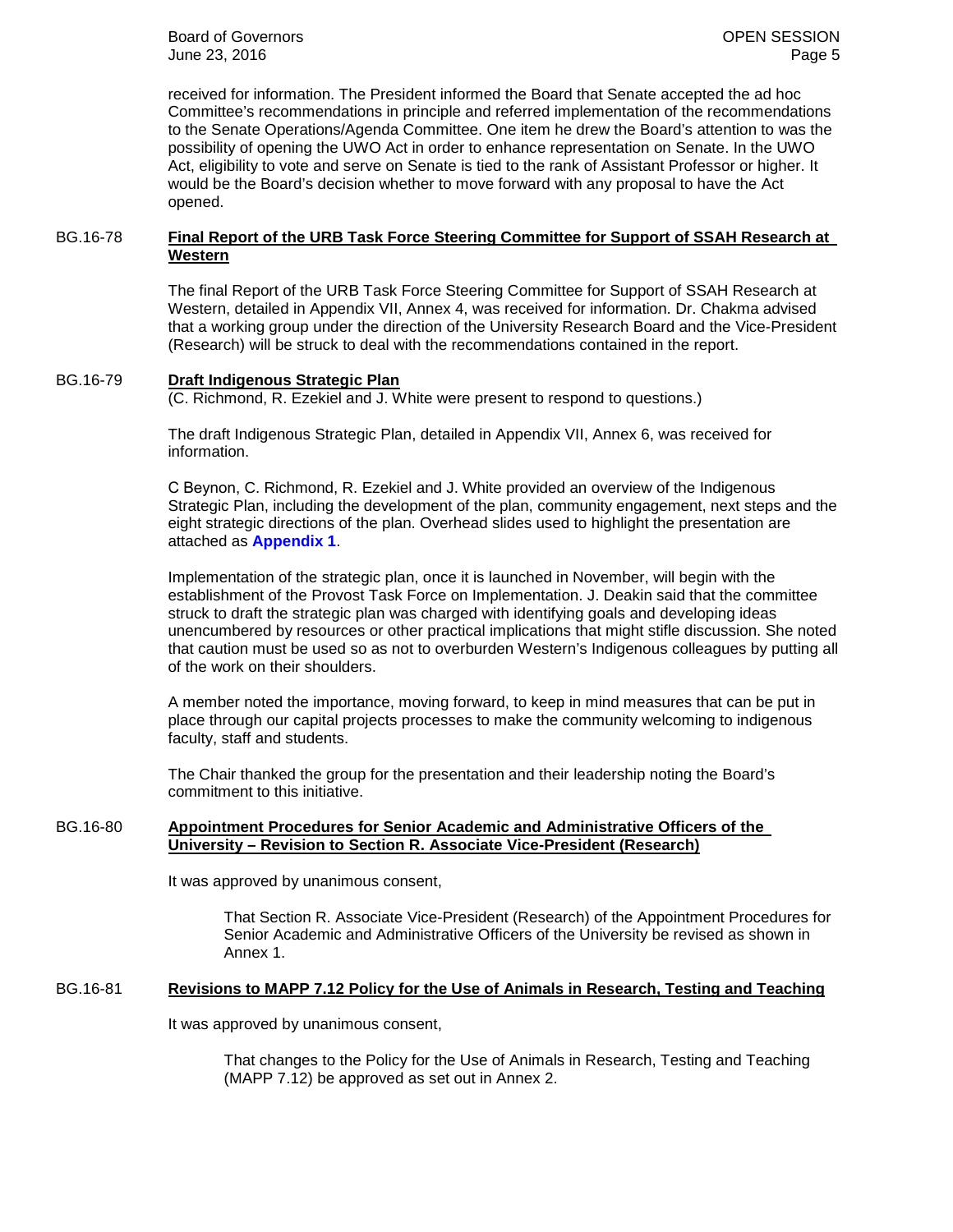**Board of Governors Contract Contract Contract Contract Contract Contract Contract Contract Contract Contract Contract Contract Contract Contract Contract Contract Contract Contract Contract Contract Contract Contract Co** June 23, 2016 **Page 6** 

## BG.16-82 **Additional Items Referred by Senate**

Appendix VII, Items Referred by Senate, contained the following that were received for information by unanimous consent:

- Western Degree Outcomes (Undergraduate)
- Report of the Academic Colleague
- President's Medal for Distinguished Service

The Chair thanked retiring members of the Board - Carol Beynon, Brendan Power, Tom Sutherland, and Brian Timney - for their dedicated service.

 $\frac{1}{2}$  , the contribution of the contribution of the contribution of the contribution of the contribution of the contribution of the contribution of the contribution of the contribution of the contribution of the contr

The meeting adjourned to the confidential session.

H. Hassan **I. Birrell** Chair Secretary Secretary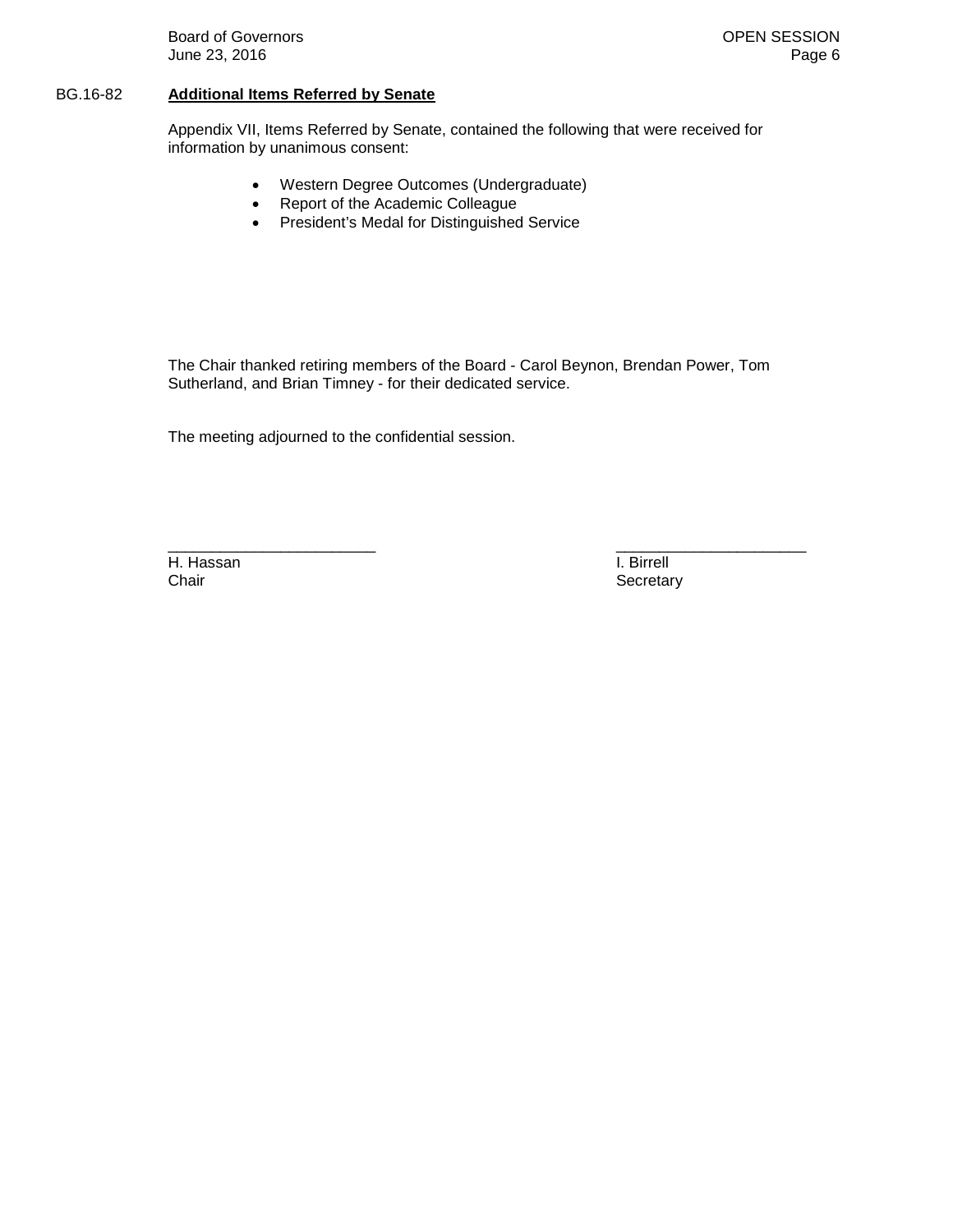<span id="page-6-0"></span>

# **Development of the Draft Plan**

| Date                    | <b>Milestone</b>                                                                                                                                              |
|-------------------------|---------------------------------------------------------------------------------------------------------------------------------------------------------------|
| November 2014           | Indigenous Strategic Initiatives Committee (ISIC) Formed                                                                                                      |
| <b>March 2015</b>       | Release of draft Vision, Purpose, Guiding Principles to campus<br>community for feedback                                                                      |
| October 5, 2015         | President's email inviting submissions for development of the strategic<br>plan                                                                               |
| October 13, 2015        | Western's Indigenous Initiatives Inventory                                                                                                                    |
| October - December 2015 | Community Engagement Meetings - 25 focus groups / consultation<br>meetings with 435 members of the campus community and<br>surrounding Indigenous communities |
| January 2016            | Development of draft goals based on themes emerging from input<br>provided                                                                                    |
| February - March 2016   | Consultations with Senior Leaders (PVP, Deans, Campus Council)                                                                                                |
| March - May 2016        | Draft plan shared with campus community, feedback welcomed.                                                                                                   |
|                         |                                                                                                                                                               |
| <i>v</i> ester          |                                                                                                                                                               |

# **Community Engagement Summary**

- **Gathering Our Voices Talking Circles –** 2013‐2014
- **Graduate Student World Cafe** ‐ 2014
- **Indigenous Awareness Week Consultations** March 2015
- **Online / Written Submissions** Fall 2015
- **Indigenous Initiatives Inventory Survey** 152 participants
- **Indigenous Student Experiences Survey** ‐ 102 participants, 98 Indigenous
- **Community Consultations (Meetings, Presentations and Focus Groups)** – Fall 2015
	- 25 engagements, 435 participants

#### **Western**

**Western** 

# **Next Steps in Developing the Plan**

| Date            | Milestone                                                    |
|-----------------|--------------------------------------------------------------|
| May - July 2016 | Incorporation of feedback received by campus community.      |
| September 2016  | Finalized plan reviewed by SCUP, Senate & Board of Governors |
| November 2016   | Launch final plan                                            |

## **Western**

# **High Level Strategic Directions**

- **1. Strengthen and build relationships with Indigenous communities**
- **2. Nurture an inclusive culture that values Indigenous peoples, perspectives, and ways of knowing**
- **3. Enhance Indigenous students' experience at Western**
- **4. Achieve excellence in Indigenous research and scholarship**

#### Western

# **High Level Strategic Directions**

- **5. Excel in Indigenous teaching and learning**
- **6. Indigenize Western's institutional practices and spaces**
- **7. Become a university of choice for Indigenous students**
- **8. Increase Indigenous representation in staff and faculty complement**

## Western

#### 1